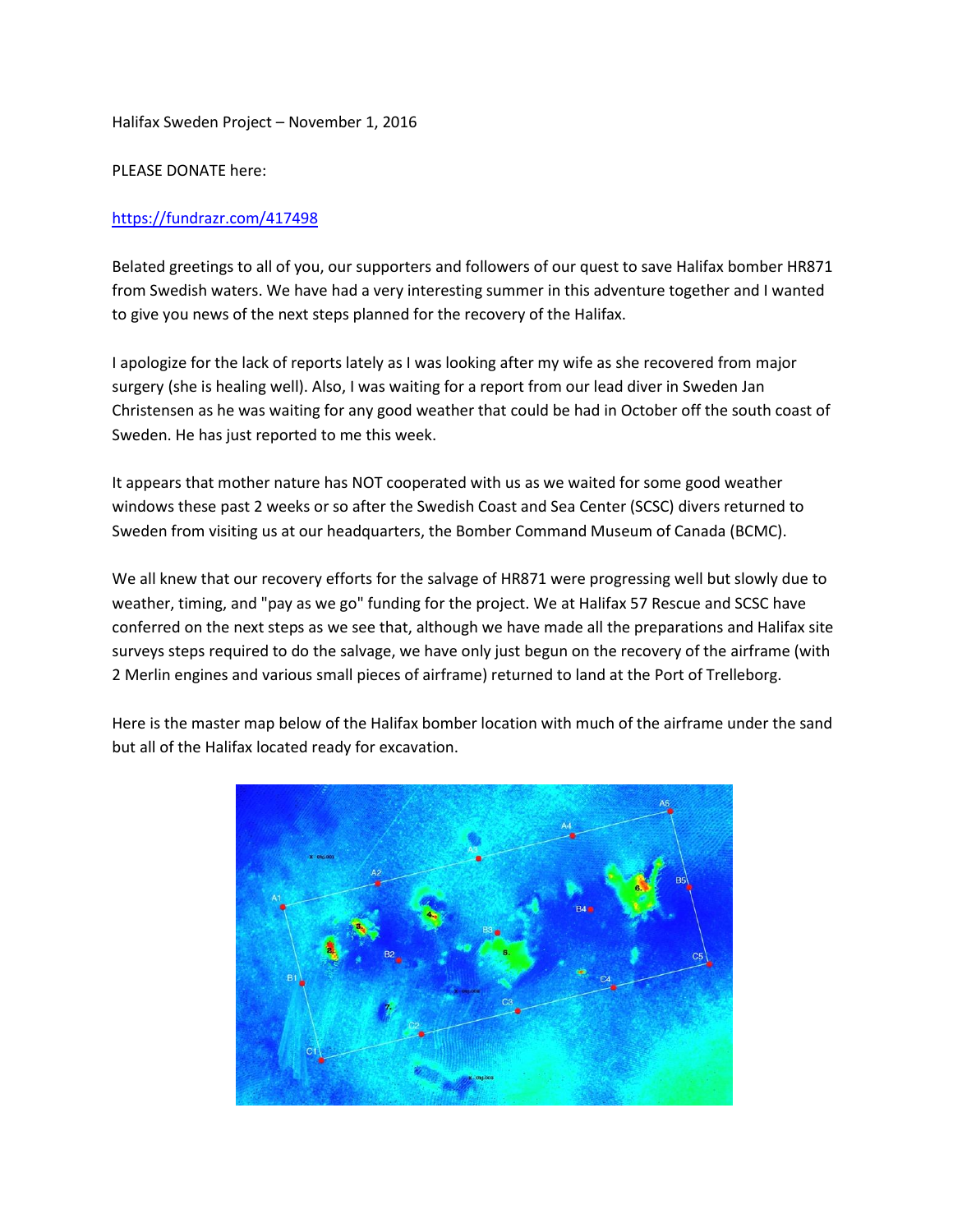See below one of the first wing pieces of the Halifax being uncovered from the sand in September, courtesy of our Swedish dive team, the Swedish Coast and Sea Center



Our team has now decided that we must go on hold for now as the weather is turning against us, funding is low but not critically low, and the vessels and boats are not available to do the diving work as winter approaches in Sweden.

I am pleased with our setting up of a complete recovery network of boats, divers, recovery site prep, and a recovery system that works (we have the Merlin engines!) with land bases of operations at the marina at Hollviken and further east at the Port of Trelleborg. All of this has been done on our budget, so far.

20 tons of Halifax bomber, underwater for 73 years, cannot be delivered presto on a set schedule so I hope you will not be impatient or disappointed as there are many variables we are dealing with over the past few months and into the future.

To deal with the future demands of finances on the recovery of this Halifax I will be seeking funding from the national government of Canada and also the government of Alberta. There is no way they can say "well, what have you done so far to make this recovery of the RCAF treasure a reality?" Folks, we are already there!

Now we just need a little help, say matching funds, from those governments who profess that saving our heritage and history is important. The precedent for funding from the Ministry of Canadian Heritage and Veterans Affairs Canada has already been set for they provided grants for the 2 Halifax bomber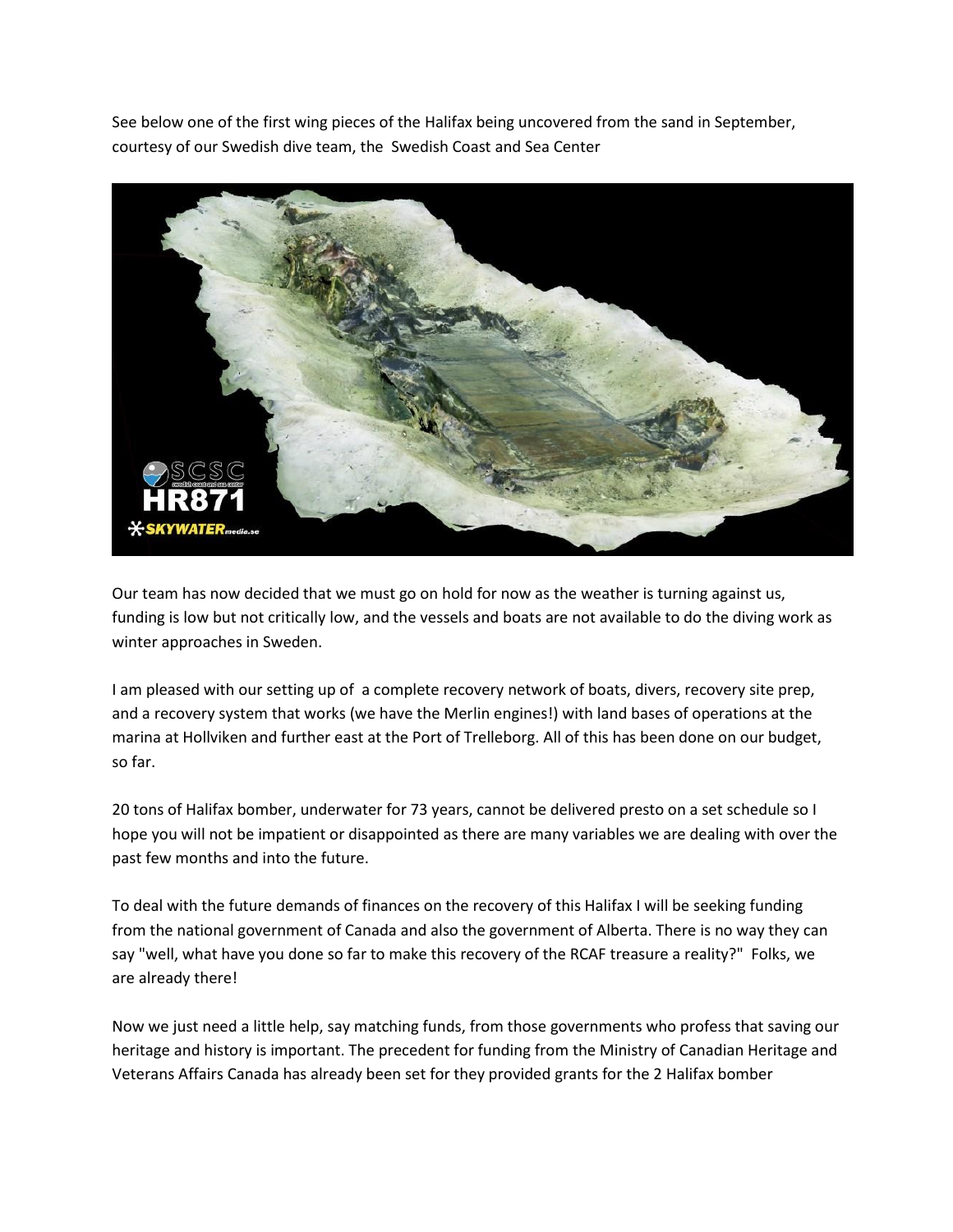recoveries we have already done, Halifax NA337 and LW682. Now we have a strong case for Halifax HR871!

Also, the 150th birthday of Canada is coming in 2017 and if this Canadian Halifax recovery is not worthy of support to celebrate Canada's great history then what other aluminium treasure out there could be more important?

So, even if we take a weather delay, we can plan and stick-handle our way to a better position as we renew our support for the recovery of Halifax HR871. SCSC has assured me we can renew our recovery in April 2017 without any problems and carry on to complete our mission.

In the interim and thinking of our future operations, I have strengthened and renewed our political ties at several levels and LGen Mike Hood, Commander of the RCAF, has offered his support and blessing on all our efforts to save more of our Air Force treasure, Halifax HR871, because of what we were able to initially show him this summer.

Oh yes, by the way, while all of this is going on, the Halifax rebuild shop of Knox Tech in Ottawa has already started the foundation of our Halifax with the rebuilding of a complete Halifax center-section. (30 feet X 10 feet). Have a look at the excellent and determined progress they are making!

See the photos below and look at "REBUILDSHOP" on Facebook at <https://www.facebook.com/Rebuildshop-1533756926866315/?fref=ts>



(Johnny Cash, when you are singing "One Piece at a Time" , you are singin' our song!)